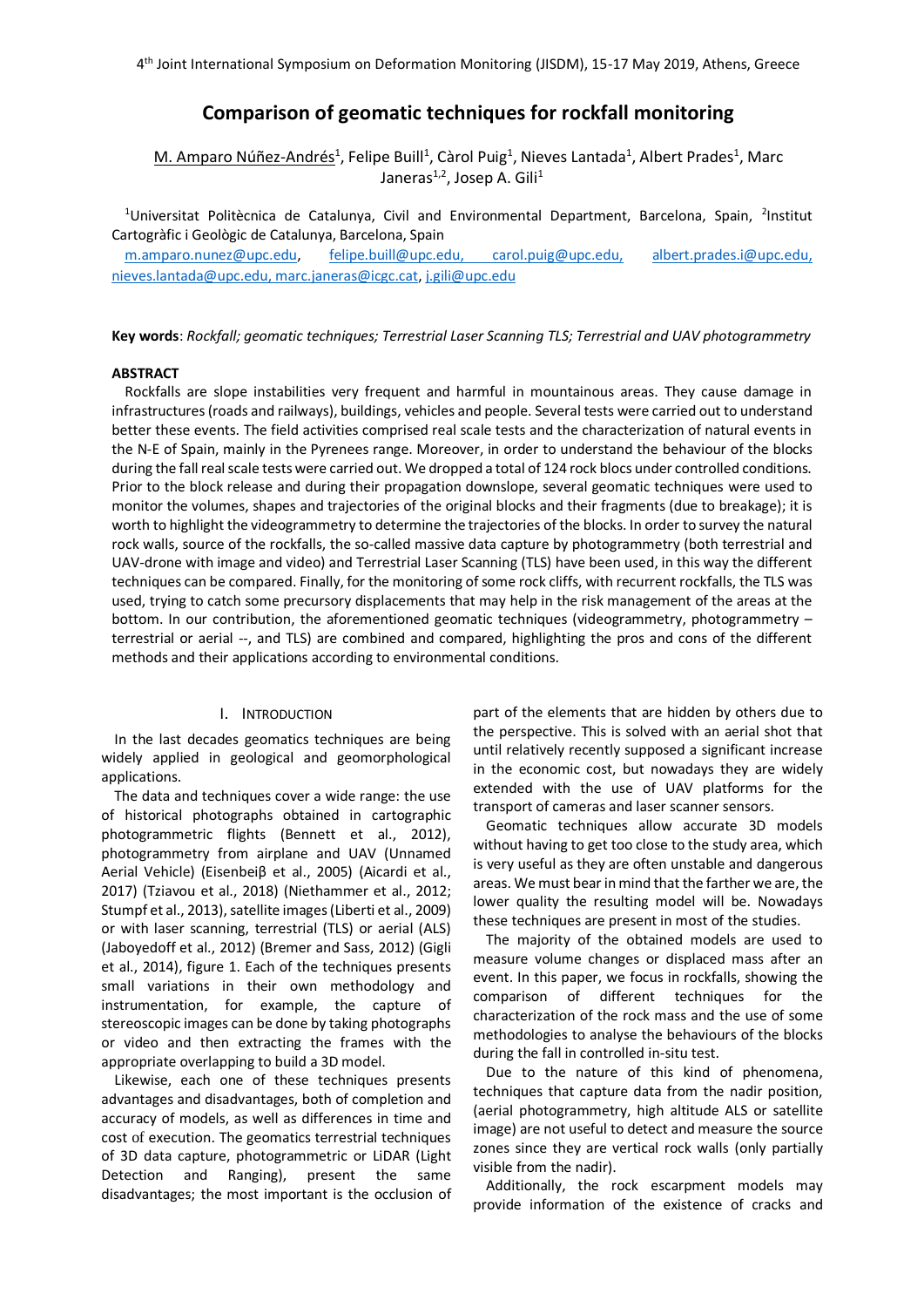joints, which control the rockfalls occurrence and volume, i.e. to characterize the predominant failure mechanism from the analysis of detachment scars and holes in the surface of the cliff.



Figure 1. Different geomatic techniques and platforms to capture 3D information (modified from Janeras et al., 2018a).

Information about the trajectories of the blocks during the fall and the kinetic energy of these blocks, (and/or their fragments in case of breakage) could be obtained from the information gathered during the insitu test. To describe the trajectories, it is necessary to have a previous DTM as a reference.

All this knowledge allows establishing future remedial measures (prevention and/or protection).

In next sections we will describe the photogrammetric techniques, with photos and video, used not only for the characterization of the rock walls but also for the block tracking during the field experiments. Moreover, we will describe the use of TLS to detect premonitory deformations of rockfalls or to estimate the detached rock volume.

### II. TEST SITE

The real scale tests shown in this paper were carried out in different sites, regarding the technique and methodology to employ.

The photogrammetric tests using photography and video were carried out in quarries.



Figure 2. Sections of the different test site in quarries.

Also the drop tests were carried out in several quarries in order to have controlled conditions. The lithology was different in each case; this matters when the blocksimpact directly over the bedrock. The section in each quarry was slightly different, as shown in figure 2. The blocks were granite, massive limestones and dacites and the fall heights were around 16 m, 28 m and 25 m respectively. This value includes the height of the mechanical loader that rose the block for the dropping (Gili et al., 2016).

#### III. METHODOLOGY

The different techniques described in this section were used in the fragmentation test and in the survey for obtaining the DTM.

#### A. *Videogrammetry*

As we have mentioned above, one of the objectives of the project was to improve the knowledge of rock fragmentation.

To be more specific about what we want to study the following questions could be asked: how often does the fragmentation happen? Do limits of energy exist that guarantee the fragmentation of a block? What are the values of the coefficient of restitution in a specific substrate?

To check these issues, a total of 124 blocks were dropped in three different quarries, with volumes ranging from 0.2 to 4.3  $m<sup>3</sup>$ .

Before the dropping, a photogrammetric survey for each block was carried out. The coordinates of several targets were used for the computation of external orientation parameters in the photogrammetric process.

The trajectories during the fall were recorded with three high speed video-cameras synchronized using a flash light.

The centre of mass of each block, extracted from the block photogrammetric survey, was projected into the image to follow the body during its propagation downslope, enabling the extraction of dynamic and kinematic parameters.

In order to compute the inertial tensor vector the method described in Blow and Binstock (2004) was used. Once the block position can be computed in terrain coordinates, figure 3, in each moment, the velocity in the trajectory can be computed considering the time between images shots. With the frames before and after the impact the initial and final velocity is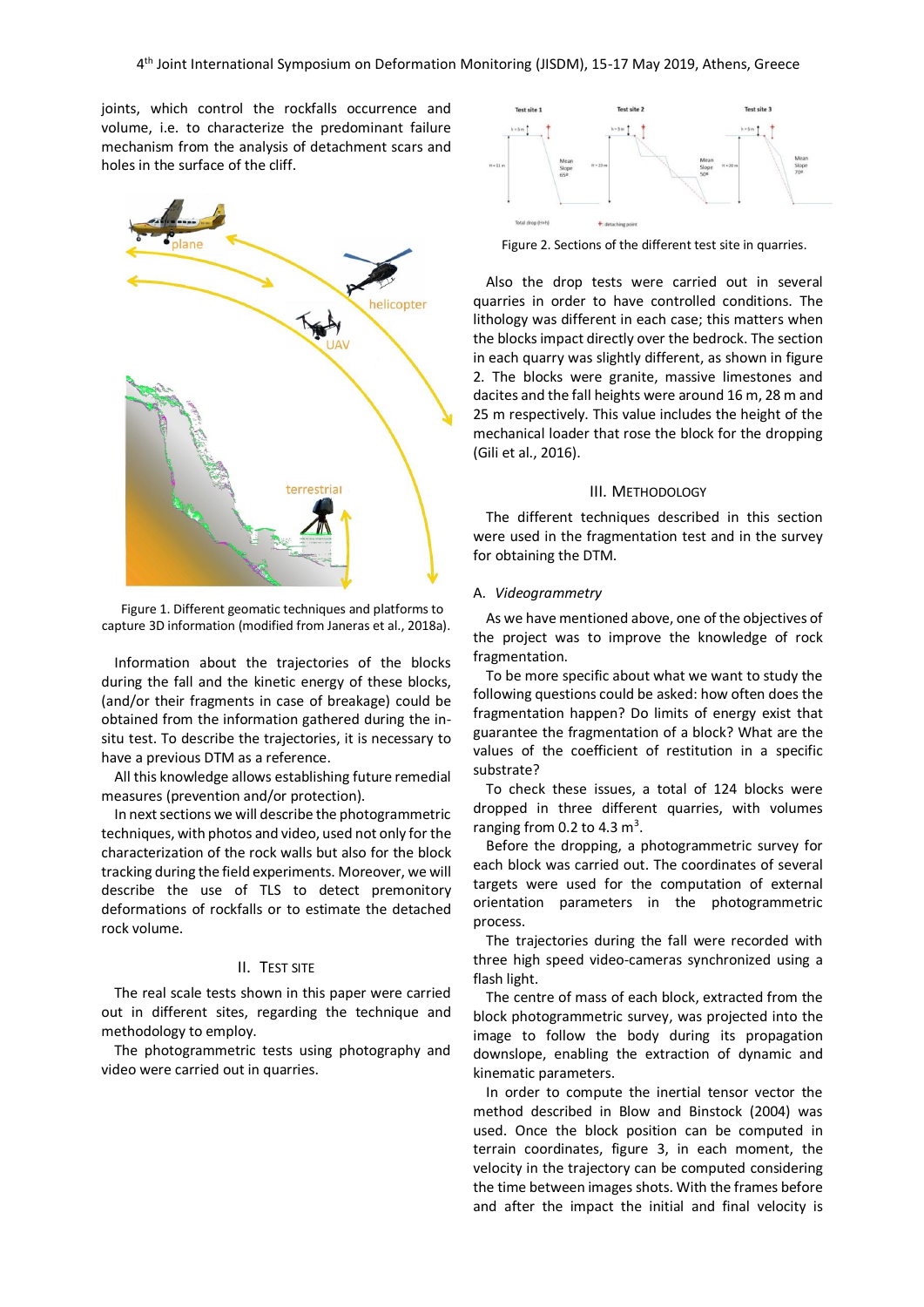computed, and also the restitution coefficients for the point of impact (Asteriou et. al., 2012). Since the mass of the block is known we computed the kinetic energy before and after the impact and so the energy lost during the impact may be established.



Figure 3. Site1, Block 1 3D model, where the centre of mass is positioned from four points of view.

This geometric information (terrain, block, gravity centre, structure) is very important for the modelling of trajectories and fragmentation patterns. Using convergent video capture, after the scene is orientated from targets, the positions of the block (and its fragments) along the trajectory can be triangulated, obtaining velocities (figure 4 shows the components of velocity), acceleration, energy, etc (Prades et al., 2017). For example, the impact velocities against the floor have a range between 12.5 to 16.9 m/s, depending the specific scenario.



Figure 4. Example of the velocity components (m/s) function of time (s).

#### B. *Photogrammetry: image or video*

The use of unmanned aerial vehicles (UAV) to capture the images has made easier and cheaper the aerial photogrammetric process. In this way the occlusions, due to the relief or vegetation, are avoided.

The photographic cover can be planned easily and the photographs taken faster than using an aeroplane. Moreover, the possibility of taking oblique and nadiral photographs allows covering the terrain even if it is escarped. Another advantage is the proximity to the object since the captured detail is sufficient for the geological analysis. Additionally, large focal length can be used since the UAV camera has a very stable behaviour thanks to the gimbal.

In parallel the use of SfM algorithms (Structure from Motion) to obtain 3D models has allowed the use of non-metric and low-cost cameras with accurate results in geological applications. Moreover, these cameras allow capturing videos with enough quality to build 3D models from their frames.

Several studies show the comparison between results obtained using different techniques (Lato et al., 2015), different cameras taking as ground truth the TLS model (Thoeni et al., 2014) or different software (Gómez-Gutiérrez et al., 2015). Figure 5 shows the models obtained using photogrammetry and TLS of the Olorda quarry.

In this study, we have analysed the differences among models using different cameras and taking photography and video from UAV and from ground. The differences were established not only in geometry, but also we have analysed the quality from the point of view of completeness.

Two similar cases are shown, first a rockwall with dimensions of 100 m in length, 80 m depth and a height difference of 75 m. In the second, the dimensions were of 200 m length and a height from 10 to 70 m.

In the terrestrial photogrammetry case, the camera was a Canon EOS 450D, with a 3/2 CMOS sensor of 12.2 Mpx (4272x2848) and a lens SIGMA Aspherical with fixed focal length 24 mm and aperture f/1.8 EX DG. To avoid the effect of the sun illumination in the images (shadows, excessive contrasts, hidden details…) the HDR technique (High Dynamic Range) was used.

The aerial coverage was taken from a quadcopter DJI Inspire 1 Pro 4K with a camera, cardan/gimbal system and a GNSS receiver. The camera is a Zenmuse X5 model FC550 with a sensor 4/3 CMOS of 16 Mpx (4608x3456), the lens is DJI MFT model with focal length 15 mm, aperture f/1.7 and aspherical lens (ASPH). Moreover, it has the possibility to capture 4K video (4096x2160) that in this case was used to 23 fps and a field of view (FOV) of 94°.

In the first study area, the images were taken from an average height of 30 m for the photogrammetric survey and from 26 to 32 m in the case of video, so the scale is between 1/2250 and 1/1700. In the second case the average distance in the photographic capture was of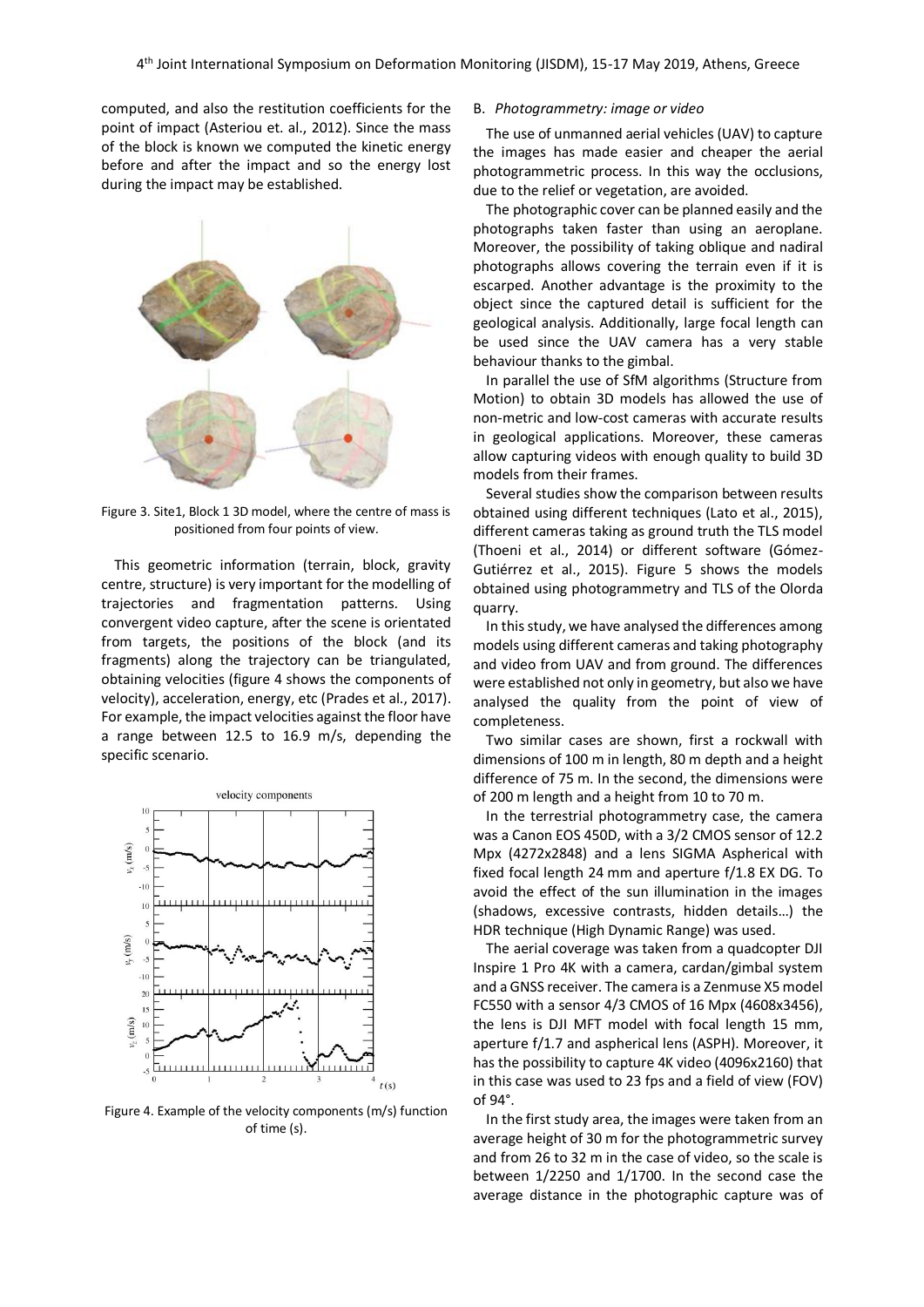48 m for the picture and 52 m for the video, so the photographic scale was in the range of 1/3200 and 1/3500, respectively.

Control points appear in all the acquired images. They were targets, when possible, or well identified natural points. These points are essential, not only for the georeferencing, but also to correct alignment errors among point clouds that form the model (Thoeni et al., 2014).

In both cases, the photogrammetric process was carried out with Agisoft (Agisoft, 2016). Individual and combined models were built. In this last set, the models were computed using a terrestrial and aerial photographs coverage, and a terrestrial photographs and video coverage.



Figure 5. From top to bottom, picture, photogrammetric model and TLS model of the Olorda quarry

The characteristics of the models are shown in table 1 and 2, for the case zones 1 and 2, respectively.

Table 1. Case 1. Characteristics of the models Terrestrial (T), Aerial Photogrammetry (AP), Aerial Video (V) and their combinations.

|                       | Т     | AP    | v     | $T + AP$ | $T + V$ |
|-----------------------|-------|-------|-------|----------|---------|
|                       |       |       |       |          |         |
| $No$ Images           | 91    | 316   | 323   | 407      | 414     |
|                       |       |       |       |          |         |
| GSD (m)               | 0.005 | 0.008 | 0.006 | 0.008    | 0.006   |
| <b>MDT</b>            |       |       |       |          |         |
| (Pts/m <sup>2</sup> ) | 2476  | 1074  | 1698  | 1013     | 1964    |
|                       |       |       |       |          |         |
| $\sigma X(m)$         | 0.005 | 0.004 | 0.010 | 0.009    | 0.013   |
|                       |       |       |       |          |         |
| $\sigma$ Y (m)        | 0.011 | 0.013 | 0.005 | 0.013    | 0.011   |
|                       |       |       |       |          |         |
| $\sigma$ Z (m)        | 0.011 | 0.012 | 0.016 | 0.010    | 0.020   |

Table 2. Case 2. Characteristics of the models Terrestrial (T), Aerial Photogrammetry (AP), Aerial Video (V) and their combinations.

|                         | т         | AP         | V 4k      | $T + AP$   |
|-------------------------|-----------|------------|-----------|------------|
| Nº Images               | 107       | 669        | 186       | 776        |
| GSD (m)                 | 0.01<br>0 | 0.013      | 0.01<br>2 | 0.012      |
| Nº points<br><b>MDT</b> | 8.35<br>M | 18.32<br>м | 7.60<br>м | 26.18<br>M |
| $\sigma x(m)$           | 0.01<br>8 | 0.015      | 0.00<br>8 | 0.019      |
| $\sigma$ y (m)          | 0.01<br>4 | 0.017      | 0.01<br>7 | 0.020      |
| $\sigma$ z (m)          | 0.02<br>4 | 0.031      | 0.01<br>ŋ | 0.027      |

#### *Techniques comparison*

On the one hand, the aerial images avoid the occlusion in some areas. On the other hand, the use of terrestrial images allows the clearest identification of the control points since the photographs were taken from the same point of view that the points which were measured with total station.

In the terrestrial photographic case, with the use of the HDR technique an improvement in the quality of the image was observed as well as a greater number of correlated points.

Regarding the use of 4K video, it can be concluded that it would be at the same level of quality as the conventional photographic shot for most of the cases. The obtained models have the same resolution and precision after extracting the frames with adequate overlap from these videos.

The model obtained from terrestrial photogrammetry is not complete due to the occlusions. In order to improve the completeness a complementary survey from a UAV platform can be done.

Eventually, the model obtained with TLS is similar to the terrestrial photogrammetric one, with a more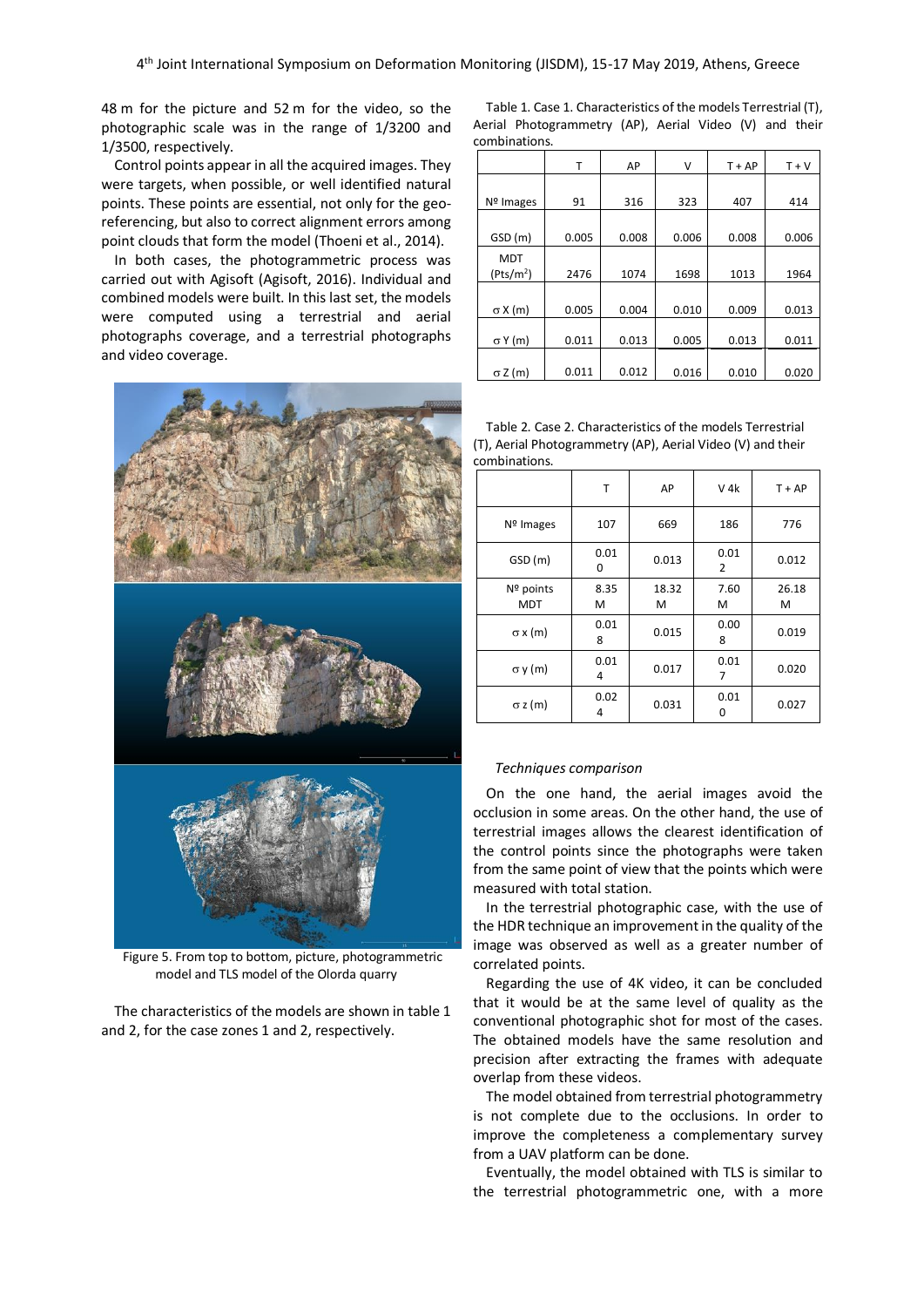homogenous resolution, since in the photogrammetric model we can find areas where the correlation is not possible.

The ideal way of obtaining models with these techniques would be the combined use of a terrestrial technique and the aerial survey with UAV platform. In this way, the non-accessible areas are completed. Regards the costs, photogrammetry is more competitive than laser scanning techniques.

## C. *Terrestrial Laser Scanning*

The TLS is another of the techniques widely used in the landslide and rockfalls monitoring. Although always advisable (to obtain a high resolution and precision for instance), to be physically close to the slope, according to the circumstances, may be impossible, difficult and/or dangerous.

Periodic campaigns are carried out to monitor multitemporal variations and deformations. These campaigns have a double purpose. On one hand, the detection of rockfalls comparing point clouds. On the other hand, the rock wall deformation that can indicate future movements. With the TLS we obtained point clouds, from which we can perform differential analysis that will lead to the estimation of volume loss, deformations or small movements triggering collapse (fig. 6). Moreover, the differences among the models, mainly if the measurement is in continuous mode, can give us warnings on current deformations, which can be the precursor of an approaching avalanche (Adam et al., 2014).



Figure 6. TLS role in Rockfall Detection and Deformation

Two examples are shown in table 3. In both of them a sensor ILRIS-3D Optech was used. In the first case, small deformations cannot be detected. In the second one these changes enabled detection in some areas.

The first case is a protected natural space located in the central Iberian Range, NE Spain, a NW-SE trending alpine intraplate fold belt. The limestone and dolomite rocks outcropping at the river gorge are highly resistant materials that form vertical slopes of more than a hundred meters high (Corominas et al. 2019).

The study area was scanned the first time in 2017 and since then up to present (February 2019) it has been monitored twice per year to follow its evolution and activity. The total length of the scanned wall is 1 km with a height from 40 m to 100 m. The scanning distance varies from 100 m to 150 m with Ground Sample Distance (GSD) of 2.7 cm. The cliff has been divided into sectors, which present homogeneous conditions (bedding orientation) related to the stability.

The processing steps were: removal of the vegetation; alignment of each cloud with respect the first data set with the iterative closest point (ICP) algorithm (Chen and Medioni, 1991); identification and masking of areas-of-change; reapplication of the ICP algorithm; and, finally, calculation of differences between two consecutive campaigns.

In this case, it has been possible to detect and calculate the volume of rockfalls (figure 7) but precursory movements were not detected. Perhaps the displacements were smaller than the precision of the monitoring setup; or the blocks under movement fell before the next campaign arrived.



Figure7. TLS, Case 1. Left: picture of a rockfall detected between two campaigns. Right: volume loss of 28 m<sup>3</sup> (purple) and displacement of the rock (red).

The rockfall volume of each block detached has been calculated comparing the 3D point clouds of two successive campaigns. The results obtained for this case study supplement the magnitude-frequency (M-F) relation of rockfall events at the site. All this information is the input data to carry out the quantitative risk analysis (QRA), (Corominas et al. 2019).

To calculate the probability of the rockfall event reaching the exposed humans and infrastructures, the GIS-based code RockGIS was used. This program, developed by the group, simulates stochastically the trajectories of the blocks taking into account their fragmentation (Matas et al. 2017). The input data for RockGIS are the land use map and the digital surface model (DSM), the rockfall sources and their volumes obtained from the TLS point cloud.

The second case corresponds to Montserrat Mountain (Catalonia, Spain), a huge conglomerate massif where monitoring surveys have been carried out since 2007 with a variety of techniques. As a concurrent example for this contribution, Figure 8 shows different pictures depicting a progressive failure detected with TLS.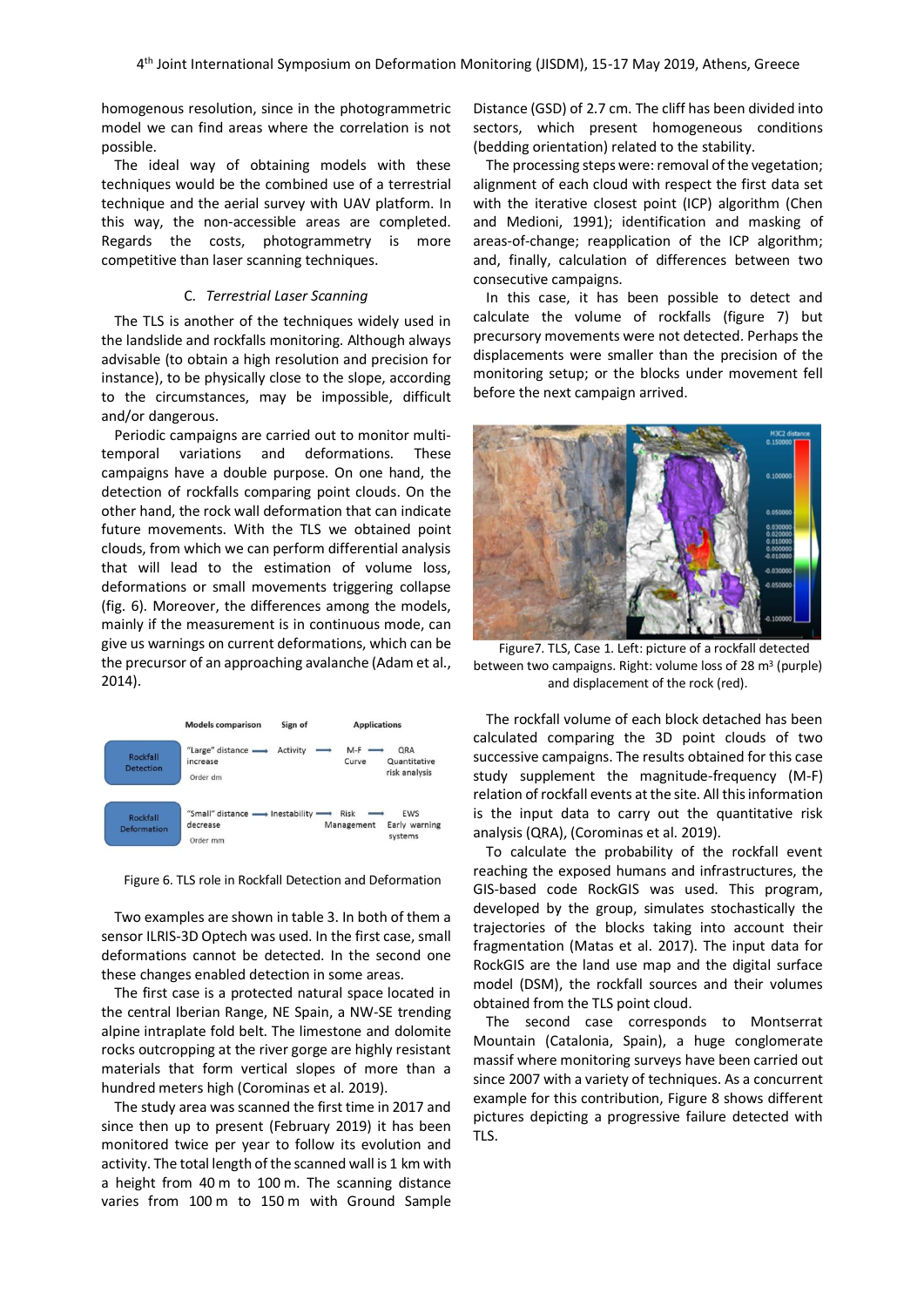

Present event Previous event

Figure 8. TLS, Case 2. Degotalls wall. Rockfall sequence interpreted as a progressive failure causing partial detachments, which were detected with TLS (May 2007 and December 2009) (modified from Janeras et al. 2018b).

The use of different techniques in the campaigns sometimes can cause interferences among them. For example, the prisms for the measurement with total station interfere the normal operation of the TLS because the huge change in reflectivity mask the ground around the prism; eventually, the TLS sensor may be damaged due to the high intensity on the laser return.

In this Case 2, the average scanning distance was 250 m. In order to cover the intended cliffs, 10 stations and 22 scans were need. After the data acquisition, the points were reclassified using the software CANUPO (Brodu and Lague, 2012), in order to remove the vegetation. Then, the point clouds were merged and registered (Janeras et al. 2017).

|                            | Case 1                    | Case 2                                  |  |
|----------------------------|---------------------------|-----------------------------------------|--|
| Lithology                  | Limestone and<br>dolomite | Conglomerate                            |  |
| Sector to be<br>monitored  | 15                        |                                         |  |
| Number of<br>campaigns     | 5                         | Up to 4/year (total<br>25 in Degotalls) |  |
| Years                      | 2017-2019                 | 2007-2019                               |  |
| Detection<br>instabilities | $2-3$ cm                  | $1-2$ cm                                |  |

Table 3. Characteristics of the TLS Case 1 and 2.

After the point cloud registration, the multi-temporal comparison can be done (figure 9), taking one of them as a reference. In order to improve the results, the Nearest Neighbour filter is used, in this way the value for the detectable deformation becomes of 1 cm, close to the noise of the measurement. In this Case 2, it was possible to detect precursory movements of rockfalls in two blocks, both of them in the "Degotalls" sector, with initial displacements larger than 2 cm (Fig.9).



Figure 9. Case 2. Degotalls wall. Result of TLS monitoring. Example of movement detection comparing TLS campaigns.

#### IV. CONCLUSION

Geomatic techniques can be used both for continuous monitoring and for measurement after an event.

All these techniques allow us to obtain models with enough quality for geological applications. The combined use of methodologies allows us to cover a wide spectrum, both dynamic and static. For this reason they are useful in all the steps of a rockfalls analysis, from the measurement to establish the static conditions of the rock wall until the rockfall deposit.

The use of drones allows easy access to difficult and dangerous areas, obtaining 3D models even in areas with escarped terrain thanks to the versatility of the camera and gimbal.

Moreover, the use of high-speed video cameras has enabled the capture of high-quality information of inestimable value for the subsequent analysis of block launch events and their possible fragmentation in the real scale tests.

#### V. ACKNOWLEDGEMENTS

This study was partially supported by the research project "Characterization and modelling of rockfalls, RockModels" (Ref.BIA2016-75668-P)" funded by the Spanish Ministry of Economy and Competitiveness and co-funded by AEI/FEDER.UE.

## References

- Adams, M., Bauer, A., Paar, G. (2014). Monitoring snow avalanche terrain with Automated Terrestrial Laser Scanning. In: *Proc of International Geoscience and Remote Sensing Symposium (IGARSS).* pp. 4006-4009. 10.1109/IGARSS.2014.6947364.
- Agisoft (2016) Agisoft PhotoScan Professional Guides, available a[t http://www.agisoft.com/](http://www.agisoft.com/)
- Aicardi, I., Dabove, P., Lingua, A., Piras,M. (2017). Integration between TLS and UAV Photogrammetry Techniques for Forestry Applications. *IForest, Vol.* 10 No. 1, pp. 41–47. https://doi.org/10.3832/ifor1780-009.